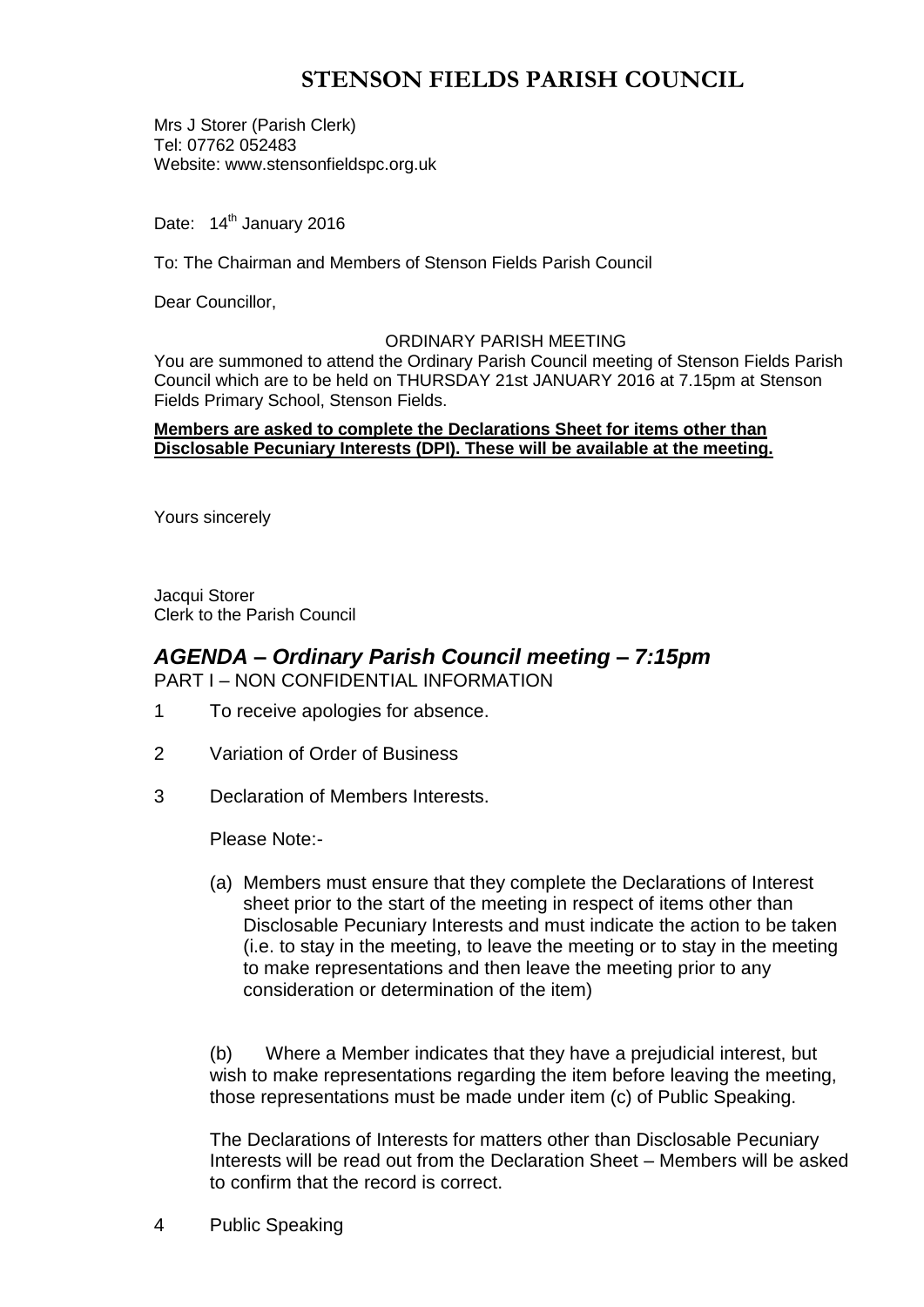(a) A period will be made available for members of the public and Members of the Council to comment on any matter.

(b) If the Police Liaison Officer, a County Council or District Council Member is in attendance they will be given the opportunity to raise any relevant matter.

(c) Members declaring an interest other than a Disclosable Pecuniary Interest who wish to make representations or give evidence under the National Association of Local Councils' (NALC) Code of Conduct shall do so at this stage.

- 5 To approve the Minutes of the Meeting held on  $17<sup>th</sup>$  December 2015 (Copy already circulated)
- 6 To determine which items if any from Part 1 of the Agenda should be taken with the public excluded. If the Council decides to exclude the public it will be necessary to pass a resolution in the following terms: -

**"In view of the confidential nature of item …. to consider a resolution to exclude the press and public from the meeting in accordance with the Public Bodies (Admission to Meetings) Act 1960, s1, in order to discuss the item."** 

7 Chairman's Announcements and reports. (a) For the Chairman of the Parish Council to present any reports and/or amendments

(b) For the Chairman of the Parish Council to report on matters discussed during the public participation section as appropriate

- 8 Report of the Clerk on:
	- (a) Items from the last meeting
- 9 Correspondence
	- 1. DALC various circulars
	- 2. SDDC Local Plan Part 2 (deadline  $12<sup>th</sup>$  February 2016)
	- 3. DALC Consultation on HM Treasury report Autumn 2015
	- 4. SDDC Consultation on South Derbyshire Open Space, Sport & Community Facility Strategy
- 10 Finance
	- (a) Accounts for Payment
	- (b) To consider any amendments to the Risk Assessment
	- (c) To agree the precept for 2016/2017
- 11 To consider Planning Applications
- 12 Police Issues/Speed Limits/Road Safety i) To consider the proposal to limit access to Arleston Lane (as per Min 495/15b)
- 13 Saxon Gate at Newton Village Development, Stenson Road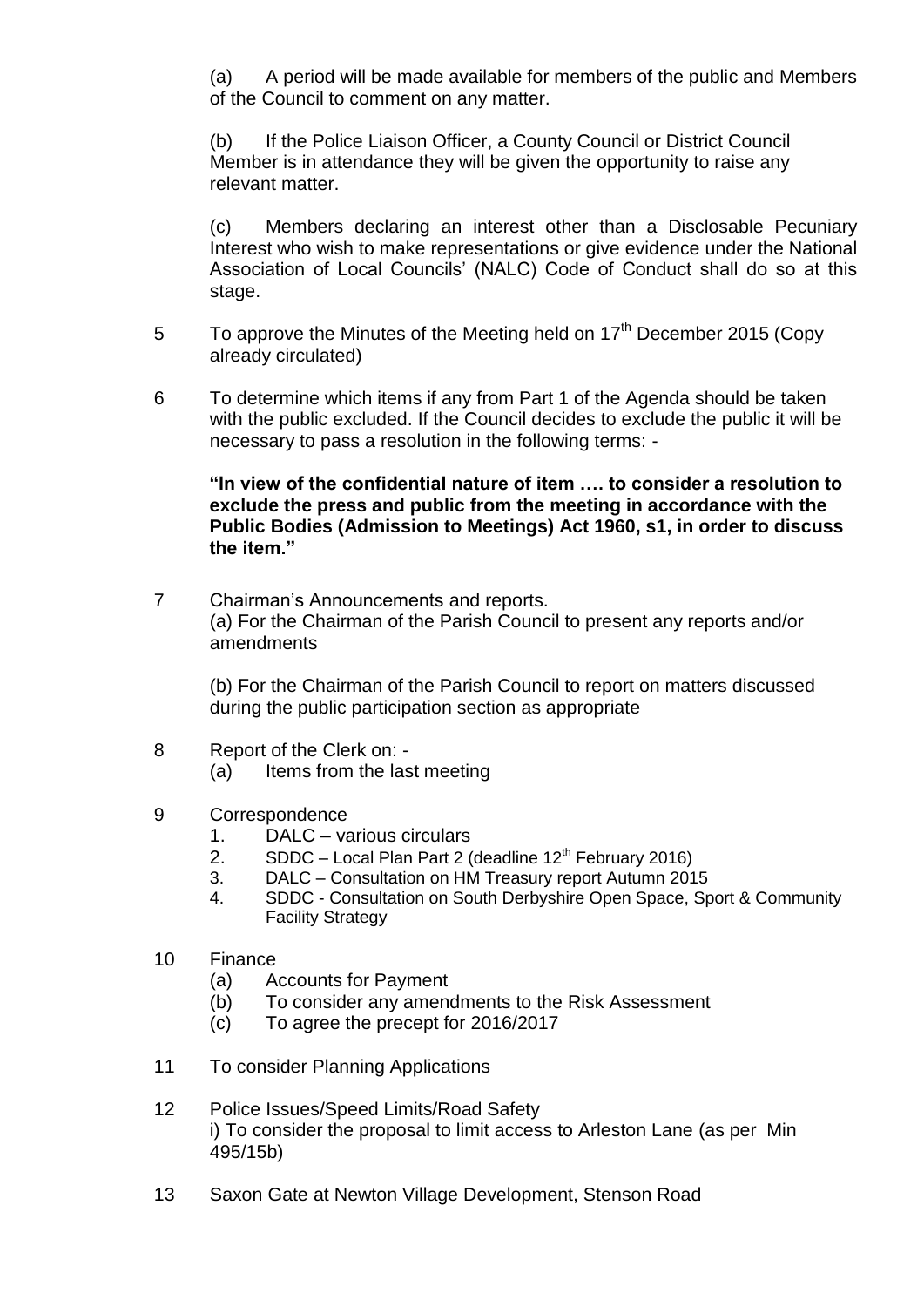- 14 Lengthsman Scheme
- 15 Environment
- 16 To receive any update on the proposed Parish Boundary Changes
- 17 Consultations

(a) SDDC – Local Plan Part 2 (deadline  $12<sup>th</sup>$  February 2016) (b) SDDC - Consultation on South Derbyshire Open Space, Sport & Community Facility Strategy (deadline 26<sup>th</sup> February 2016)

- 18 To receive feedback and reports
- 19 Items for information only
	- (a) Reports from Meetings attended
	- (b) Notification of Forthcoming meetings

# PART II – CONFIDENTIAL INFORMATION

- 20 To move the following resolution "That in view of the confidential nature of the business about to be transacted (in respect of the personal situation of an employee which could result in legal proceedings) it is advisable in the public interest, that the press and public be temporarily excluded and they are instructed to withdraw."
- 21 Date of next Parish Council meeting  $-18<sup>th</sup>$  February 2016

# **CONFIDENTIAL SECTION**

No items have been raised.